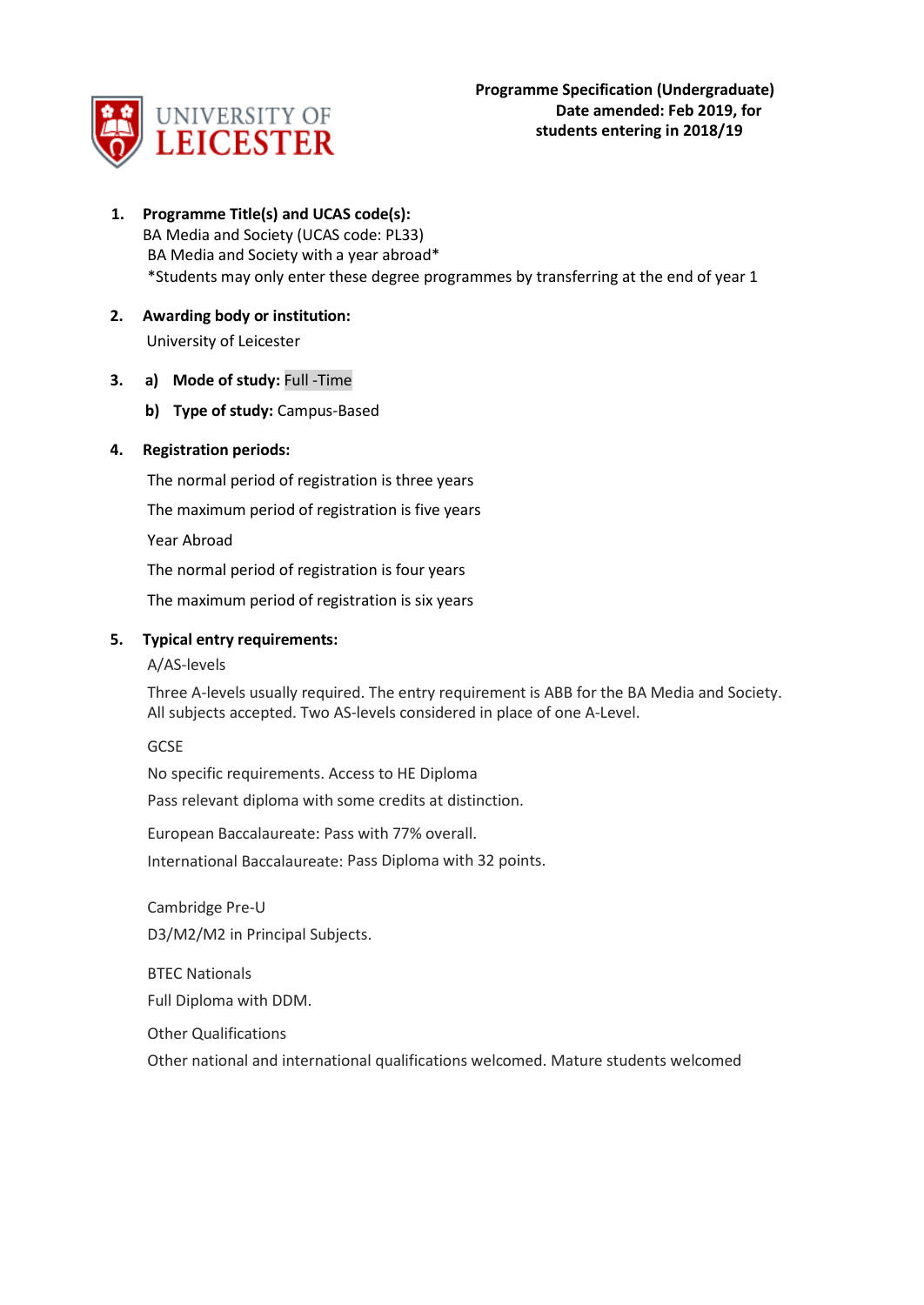Alternative qualifications considered.

# **6. Accreditation of Prior Learning:**

Second Year Entry

Possible for those with advanced qualifications compatible with our degree structure.

# **7. Programme aims:**

The programme aims to:

- Provide students with the core content of the BA Media and Communication and the BA Sociology and to develop a distinctive programme within which students are able to explore and develop their interests in media and sociology specialist areas relating to staff research interests.
- Enable students to develop independent learning skills and autonomous thinking in conjunction with developing skills in critical analysis, communication, research methodologies, group work, leadership and employability.
- Provide a supportive and stimulating learning environment in which there is a strong sense of cohort.

For those on the Year Abroad:

- provide an opportunity for Leicester students to spend their third year abroad, studying at  $\overline{2}$ a partner institution in Europe as part of the European Erasmus framework exchange program or a partner institution on another continent as part of the Study Abroad exchange programme;
- develop study skills in another university following a guided programme of learning for the period spent abroad;
- provide an opportunity for exchange students from partner institutions in another country to study in the United Kingdom;
- provide and build on links between the University of Leicester and its partner institutions
- develop an appreciation of the different approaches to the study of media and communication adopted by different types of scholars.

## **8. Reference points used to inform the programme specification:**

- QAA Frameworks for Higher Education Qualifications, <http://www.qaa.ac.uk/en/Publications/Documents/qualifications-frameworks.pdf>
- QAA Benchmarking statement for Communication, Media, Film and Cultural Studies [\(http://www.qaa.ac.uk/en/Publications/Documents/SBS-Communication-](http://www.qaa.ac.uk/en/Publications/Documents/SBS-Communication-Media-Film-and-Cultural-Studies-16.pdf)[Media-Film-and-Cultural-Studies-16.pdf](http://www.qaa.ac.uk/en/Publications/Documents/SBS-Communication-Media-Film-and-Cultural-Studies-16.pdf)  [http://www.qaa.ac.uk/Publications/InformationAndGuidance/Documents/CMF0](http://www.qaa.ac.uk/en/Publications/Documents/SBS-Communication-Media-Film-and-Cultural-Studies-16.pdf) [8.pdf](http://www.qaa.ac.uk/en/Publications/Documents/SBS-Communication-Media-Film-and-Cultural-Studies-16.pdf) )
- University of Leicester Employability Strategy
- [University of Leicester Learning Strategy](https://www2.le.ac.uk/offices/sas2/quality/documents/learning-strategy-2016-2020/view)
- Student Feedback
- University of Leicester Periodic Review
- Annual Developmental Reviews
- External Examiner's Reports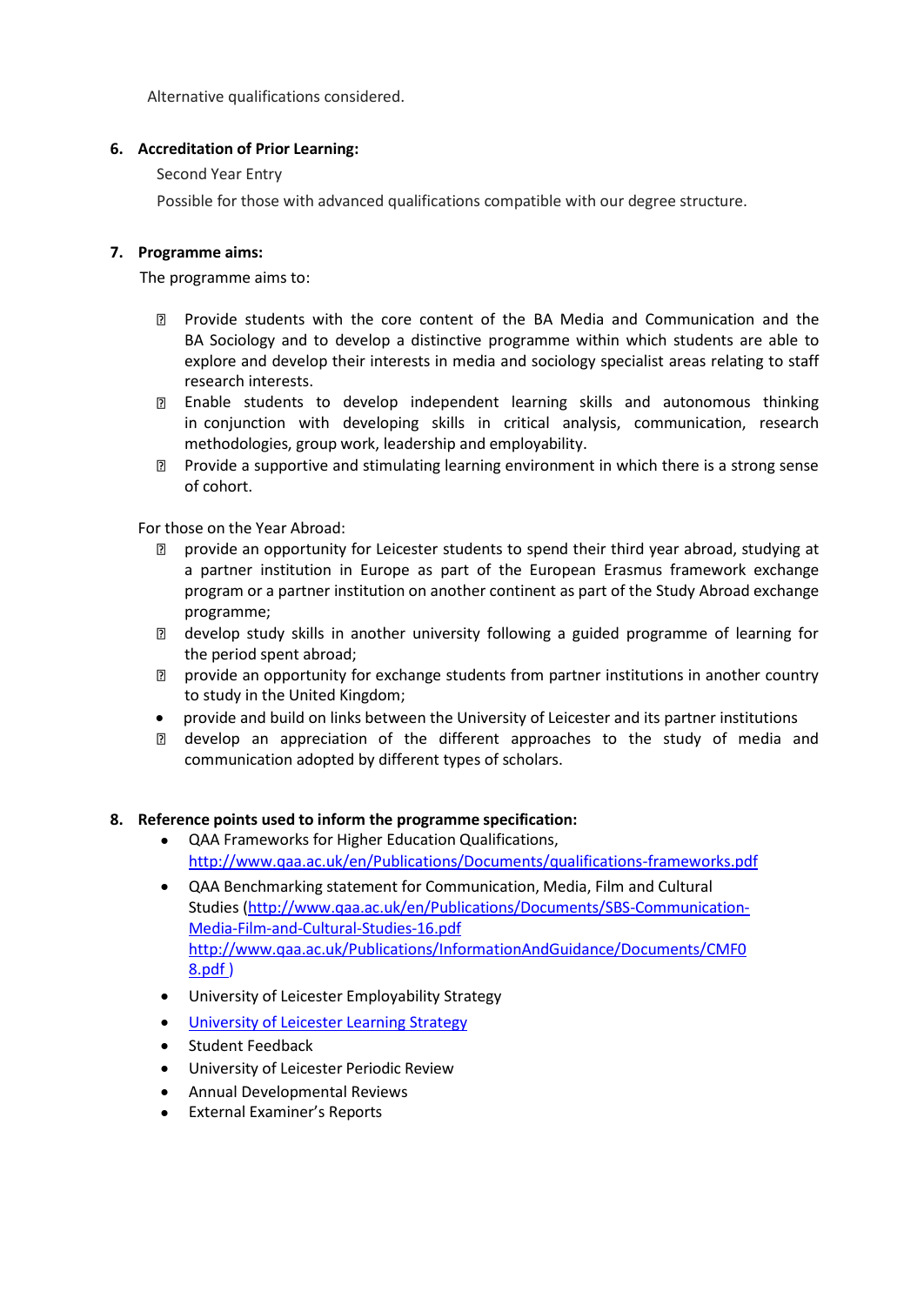# **9. Programme Outcomes:**

| <b>Intended Learning</b>             | <b>Teaching and Learning</b>                                      | <b>How Demonstrated?</b>                |
|--------------------------------------|-------------------------------------------------------------------|-----------------------------------------|
| <b>Outcomes</b>                      | <b>Methods</b>                                                    |                                         |
|                                      | (a) Discipline specific knowledge and competencies                |                                         |
|                                      | (i) Mastery of an appropriate body of knowledge                   |                                         |
| Summarise key debates within<br>the  | Lectures, tutorials, seminars,<br>directed                        | Essays, examinations,<br>dissertations, |
| fields of media and                  | reading, independent                                              | seminar presentations,                  |
| communication and                    | research, resource-based                                          | contributions to discussions,           |
| sociology.                           | learning.                                                         | problem-based exercises,                |
|                                      |                                                                   | portfolios, online forums,              |
| [Year abroad]                        |                                                                   | reflective commentaries.                |
| Acquire knowledge of                 | (ii) Understanding and application of key concepts and techniques |                                         |
| Explain the complex role of          | Lectures, tutorials, seminars,                                    | Essays, examinations,                   |
| media                                | directed                                                          | dissertations,                          |
| and communication                    | reading, independent                                              | seminar presentations,                  |
| within societies and the             | research, computer                                                | contributions to discussions,           |
| processes of social                  | practical classes, team                                           | problem-based exercises,                |
| change.                              | problem solving exercises                                         | computer-based exercises,               |
|                                      |                                                                   | portfolios, online forums,              |
| Analyse the various<br>approaches to | Tutorials, seminars, directed<br>reading, independent research,   | reflective commentaries.                |
| understanding mass                   | computer practical classes,                                       |                                         |
| communication processes              | team problem solving exercises                                    |                                         |
| and key theoretical issues in        |                                                                   |                                         |
| sociology.                           |                                                                   |                                         |
|                                      |                                                                   |                                         |
| [Year Ahroad]                        | (iii) Critical analysis of key                                    |                                         |
| Analyse media and social             | Lectures, tutorials, seminars,                                    | Essays, examinations, dissertations,    |
| processes                            | directed                                                          | seminar presentations,                  |
| and structures at                    | reading, independent                                              | contributions to discussions,           |
| national and                         | research, team problem                                            | problem-based exercises,                |
| international levels.                | solving exercises, methods                                        | independent research projects,          |
|                                      | exercises.                                                        | portfolios, online forums,              |
| Analyse the role of societal,        | Lectures, tutorials, seminars,                                    | reflective commentaries.                |
| cultural, economical and             | directed reading, independent                                     |                                         |
| technological factors in the         | research, team problem                                            |                                         |
| processes of mass                    | solving exercises, methods                                        |                                         |
| communication.                       | exercises.                                                        |                                         |
|                                      |                                                                   |                                         |
| Critically analyse issues            | Tutorials, seminars, directed                                     |                                         |
| relating to social justice.          | reading, independent research,                                    |                                         |
| Critically evaluate the fields       | problem<br>solving<br>team                                        |                                         |
| of media and sociology and           | exercises.                                                        |                                         |
| how they relate to each              |                                                                   |                                         |
| other.                               |                                                                   |                                         |
|                                      |                                                                   |                                         |
| [Year abroad]                        |                                                                   |                                         |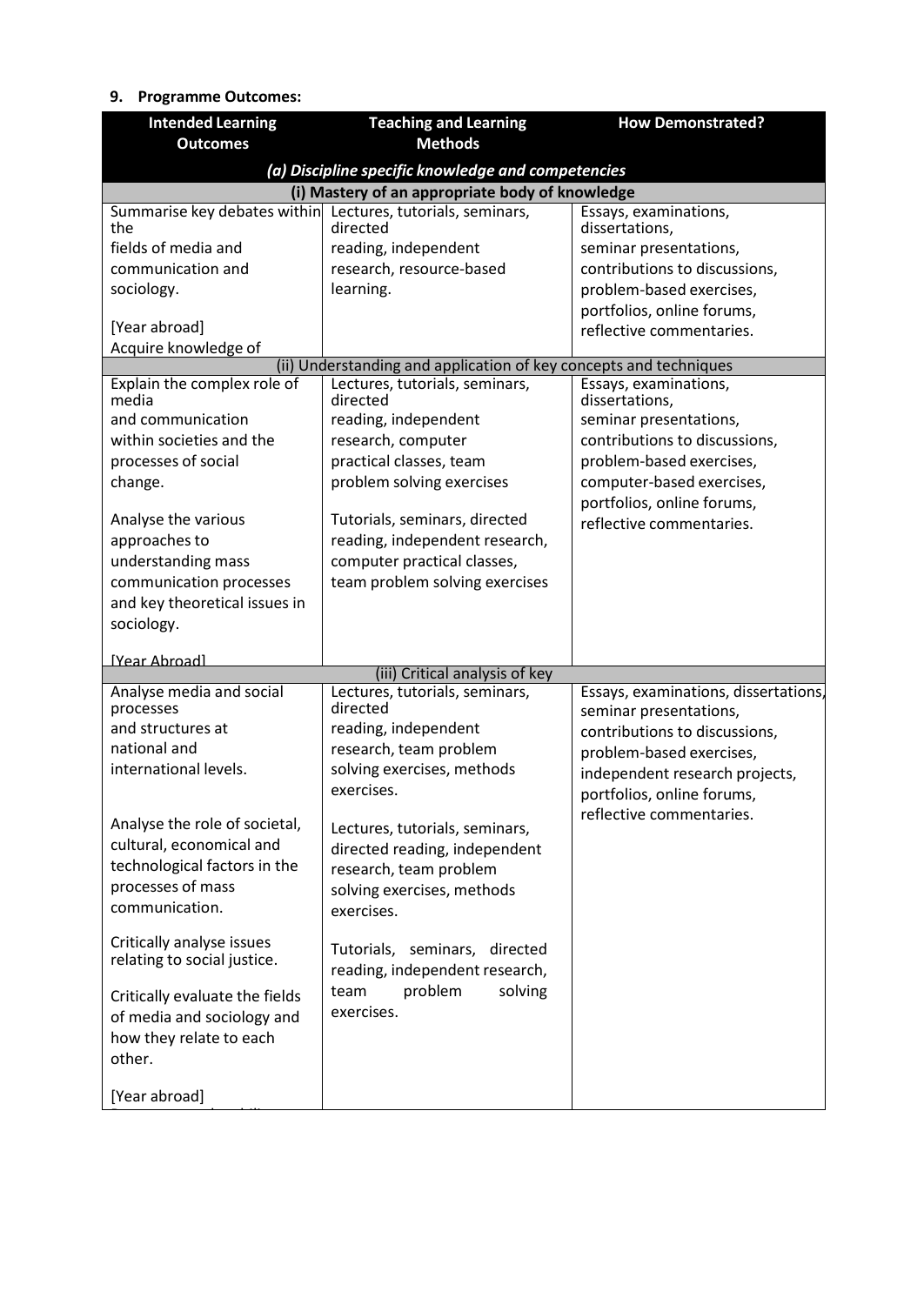| <b>Intended Learning</b>                                                                                                                                                                                                                                                                                                                                                           | <b>Teaching and Learning</b>                                                                                                                                                                                                                                                                                                                                                                                        | <b>How Demonstrated?</b>                                                                                                                                                                                                                                                       |
|------------------------------------------------------------------------------------------------------------------------------------------------------------------------------------------------------------------------------------------------------------------------------------------------------------------------------------------------------------------------------------|---------------------------------------------------------------------------------------------------------------------------------------------------------------------------------------------------------------------------------------------------------------------------------------------------------------------------------------------------------------------------------------------------------------------|--------------------------------------------------------------------------------------------------------------------------------------------------------------------------------------------------------------------------------------------------------------------------------|
| <b>Outcomes</b>                                                                                                                                                                                                                                                                                                                                                                    | <b>Methods</b>                                                                                                                                                                                                                                                                                                                                                                                                      |                                                                                                                                                                                                                                                                                |
|                                                                                                                                                                                                                                                                                                                                                                                    | (iv) Clear and concise presentation of material                                                                                                                                                                                                                                                                                                                                                                     |                                                                                                                                                                                                                                                                                |
| Present problems relating to<br>media<br>and sociology in a variety of<br>written<br>and oral formats.                                                                                                                                                                                                                                                                             | Tutorials, seminars, directed<br>reading,<br>independent research, team<br>problem<br>solving                                                                                                                                                                                                                                                                                                                       | Writing tasks, seminar<br>presentations,<br>contributions to discussions,<br>portfolios, online forums.                                                                                                                                                                        |
| Analyse and synthesise                                                                                                                                                                                                                                                                                                                                                             | exercises.                                                                                                                                                                                                                                                                                                                                                                                                          |                                                                                                                                                                                                                                                                                |
| مممعاماهم خمطع معسدعتنا<br>(v)                                                                                                                                                                                                                                                                                                                                                     | Critical appraisal of evidence with appropriate insight                                                                                                                                                                                                                                                                                                                                                             |                                                                                                                                                                                                                                                                                |
| Use social scientific and<br>humanistic<br>methodologies to address<br>research questions within the<br>fields of media and sociology.<br>Develop and sustain<br>scholarly arguments,<br>formulating appropriate<br>questions and utilising<br>evidence.<br>Critically evaluate scholarly<br>Design, research and present<br>an<br>Independently conceived<br>research<br>project. | Lectures, tutorials, seminars,<br>directed<br>reading,<br>independent<br>research,<br>problem<br>team<br>solving exercises,<br>computer<br>methods<br>practical<br>classes,<br>exercises.<br>Lectures, tutorials, seminars,<br>directed reading, independent<br>research, team problem<br>solving exercises, methods<br>exercises.<br>(vi) Other discipline specific<br>Independent research, methods<br>exercises. | Essays, examinations,<br>dissertations,<br>seminar presentations,<br>contributions to discussions,<br>problem-based exercises,<br>independent research projects,<br>portfolios, online forums,<br>reflective commentaries.<br>Independent research projects,<br>dissertations. |
| [Year Abroad]<br>Demonstrate inter-cultural                                                                                                                                                                                                                                                                                                                                        |                                                                                                                                                                                                                                                                                                                                                                                                                     |                                                                                                                                                                                                                                                                                |
|                                                                                                                                                                                                                                                                                                                                                                                    | (b) Transferable                                                                                                                                                                                                                                                                                                                                                                                                    |                                                                                                                                                                                                                                                                                |
| Present material using<br>appropriate<br>resources, including visual,<br>written and aural material                                                                                                                                                                                                                                                                                | (i) Oral<br>Seminars, tutorials, team problem   Seminar presentations,<br>solving exercises.<br>(ii) Written                                                                                                                                                                                                                                                                                                        | contributions to<br>discussions.                                                                                                                                                                                                                                               |
| Articulate ideas, information<br>and<br>debates through the use of<br>clear and competent<br>English, including the use<br>Demonstrate competency<br>with<br>Information<br>Technology<br>and<br>theoretical knowledge<br>of its development and<br>uses.                                                                                                                          | Lectures, tutorials, seminars,<br>directed<br>reading, independent research<br>(iii) Information<br>Study skills workshops, tutorials,<br>seminars, directed reading,<br>independent research, computer<br>practical classes, methods<br>exercise.                                                                                                                                                                  | Essays, examinations,<br>dissertations,<br>seminar presentations,<br>portfolios, online forums,<br>reflective commentaries,<br>Essay, dissertations, independent<br>research<br>projects, online forums,<br>computer-based exercises,<br>methods exercise.                     |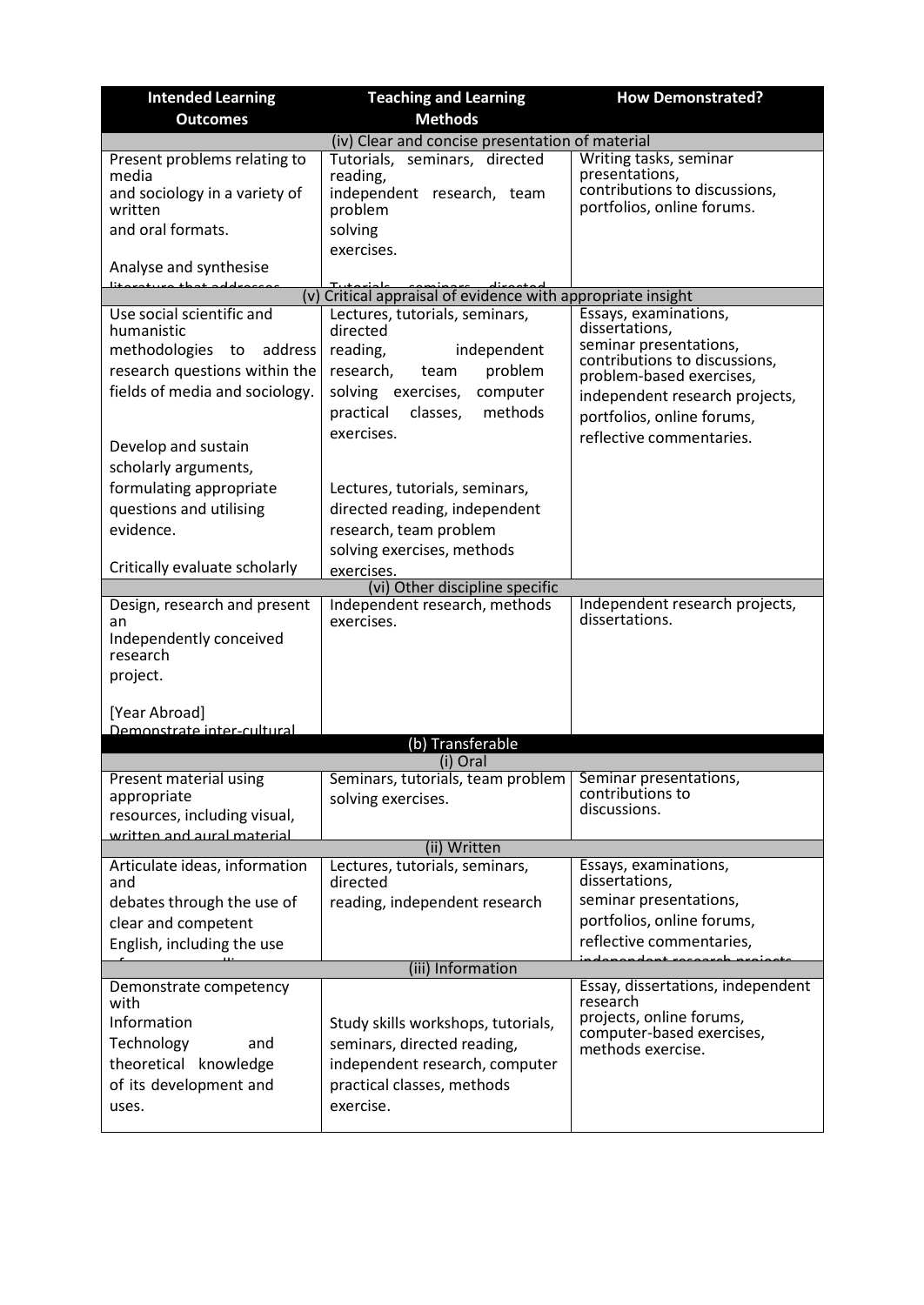| <b>Intended Learning</b>                                                                                                             | <b>Teaching and Learning</b>                                                                                                                                      | <b>How Demonstrated?</b>                                                                                                                      |
|--------------------------------------------------------------------------------------------------------------------------------------|-------------------------------------------------------------------------------------------------------------------------------------------------------------------|-----------------------------------------------------------------------------------------------------------------------------------------------|
| <b>Outcomes</b>                                                                                                                      | <b>Methods</b>                                                                                                                                                    |                                                                                                                                               |
|                                                                                                                                      | (iv)                                                                                                                                                              |                                                                                                                                               |
| Demonstrate numeracy skills<br>and<br>use statistics in media and<br>communication research.                                         | Lectures, tutorials, seminars,<br>directed<br>reading, independent research,<br>computer practical classes,<br>methods exercises                                  | Essay, dissertations, independent<br>research<br>projects, computer-based<br>exercises, methods exercise.                                     |
|                                                                                                                                      | (v) Team                                                                                                                                                          |                                                                                                                                               |
| Work in groups and develop<br>skills in<br>group management,<br>leadership and peer<br>responsibility.                               | Tutorials, seminars, team problem<br>solving exercises.                                                                                                           | Seminar group presentations,<br>contributions to discussions,<br>contributions to team problem<br>solving exercises, group<br>tasks/projects. |
|                                                                                                                                      | (vi) Problem                                                                                                                                                      |                                                                                                                                               |
| address<br>Evaluate<br>and<br>problems.<br>Develop<br>solutions<br>and<br>further<br>recognise<br>that<br>problems that might arise. | Lectures, tutorials, seminars,<br>directed reading, independent<br>research, computer practical<br>classes, team problem solving<br>exercises, methods exercises. | Essays, independent research<br>projects, computer-based<br>exercises, problem-based<br>exercises.                                            |
| Stimulate interest in                                                                                                                |                                                                                                                                                                   |                                                                                                                                               |
|                                                                                                                                      | (vii) Information                                                                                                                                                 |                                                                                                                                               |
| Find and analyse new<br>information.                                                                                                 | Lectures, seminars, directed<br>reading,<br>independent research,<br>computer practical classes,                                                                  | Essays, independent research<br>projects, computer-based<br>exercises, problem-based<br>exercises.                                            |
|                                                                                                                                      | (viii) Skills for lifelong                                                                                                                                        |                                                                                                                                               |
| Manage time effectively.<br>Work independently as<br>well as in groups.                                                              | Directed reading, independent<br>research.                                                                                                                        | All of the above.                                                                                                                             |
| Plan research and present<br>results using oral and<br>written communication.                                                        | Lectures, tutorials, seminars,<br>directed reading, independent<br>research, computer practical<br>classes, team problem solving                                  |                                                                                                                                               |
| [Year Abroad]<br>Demonstrate strategies for<br>self- monitoring and<br>continued maintenance and                                     | exercises, methods exercises.                                                                                                                                     |                                                                                                                                               |

# different culture and **10. Progression points:**

institutions. Senate Regulation 5: Regulations governing undergraduate programmes of study:

<http://www2.le.ac.uk/offices/sas2/regulations/documents/senatereg5-undergraduates>

In cases where a student has failed to meet a requirement to progress he or she will be required to withdraw from the course.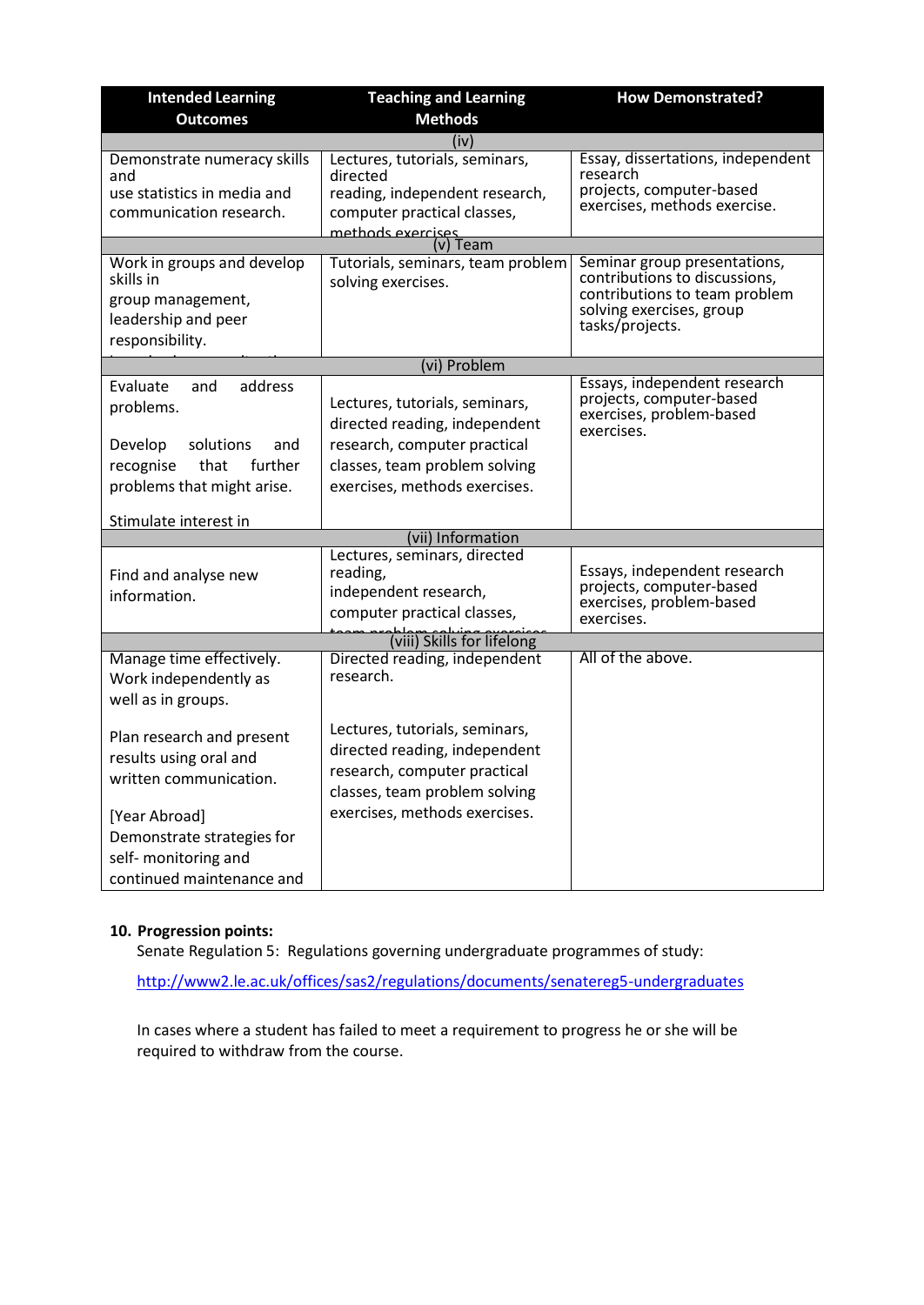#### **Progression Points with a Year Abroad**

As per Senate Regulation 5.29, in the case of four-year programmes in which the year out does not count towards the final classification, the second and fourth years are used in determining the degree class, according to the standard scheme for three year programmes.

## **Application to Transfer from single subject BA to BA with a Year Abroad**

Students are invited to apply at the end of their first year to transfer to the BA with a Year Abroad. Students are selected on the basis of their first year average of 60% and above with those obtaining the highest average having priority. In addition, performance is also reviewed, taking into account such indicators as attendance and observation of academic obligations. Absence from tutorials without mitigating circumstances and non-submission of required coursework would be examples of poor performance and would result in an application being rejected.

# **Progression from 2nd year to year abroad**

Students may progress to the year abroad with no failed modules in year 2 and an average of 60% from years 1 and 2. Good attendance and observation of academic obligations must continue to be maintained throughout year 2. Failure to do so may result in the opportunity to study abroad being withdrawn.

## **Progression from year abroad to final year**

For the year abroad year students are required to complete the equivalent of 60 ECTS if studying at a European partner institution or an equivalent number of credits at one of the International partner institutions.

For a student to progress to the final year of the BA with a Year Abroad programme the student has to achieve an average of 50% for the whole year. If a student has failed to achieve an average of 50% for the year, including resit options as per the partner institution's rules, by the September Board of Examiners, the Board will consider whether the student should have to transfer on to the single subject BA for their final year, taking their overall attendance and observation of academic obligations into consideration.

## **11. Special features:**

The programme has strong profile in international and global media and communication, as well as in digital media and communication technologies.

Students may apply to transfer to the BA (with a Year Abroad) after successful completion of the first year and subsequent successful completion of the second year.

The BA with a Year Abroad provides for students spending their third year at one of our partnerinstitutions and then returning to Leicester for their final year.

## **Our partner institutions for the BA with a Year Abroad are currently:**

 Erasmus University Rotterdam(Netherlands) Ludwig Maximilian University of Munich (Germany) Charles University Prague (Czech Republic)

## **Our partner institutions for a semester abroad in Year 2 are currently:**

Deakin University (Australia) University of Windsor (Canada) Unitec (New Zealand) Illinois State University (USA) The University of Tulsa (USA) University of Miami – Coral Gables (USA)

The exchange is a 'cultural exchange', so that students cannot apply to study at a University in a country/region from which they originally come.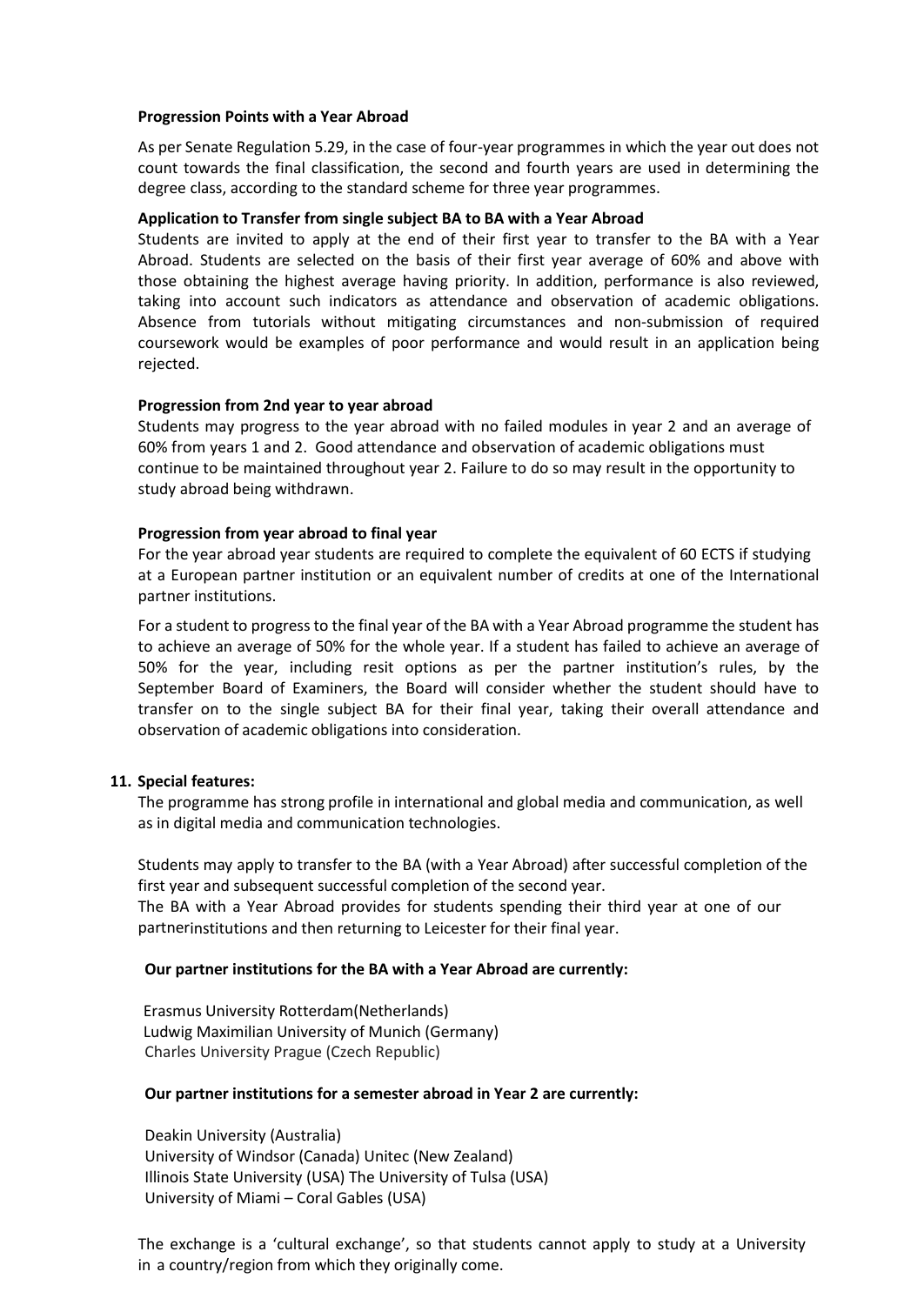Applications to transfer on to the BA with a Year Abroad degree are made towards the end of the first year. Students are selected on the basis of their first year marks.

#### **12. Indications of programme quality**

The programme has consistently sustained a high level of student satisfaction with teaching and learning. Positive reports of the quality of the programme has been received from External Examiners who have noted, for example, the balance between core and elective subjects, the breadth of options, and the fact that "Teaching, learning and assessment are all of a very high standard."

## **13. External Examiners**

The details of the External Examiner(s) for this programme and the most recent External Examiners' reports can be found [here.](https://exampapers.le.ac.uk/xmlui/handle/123456789/3)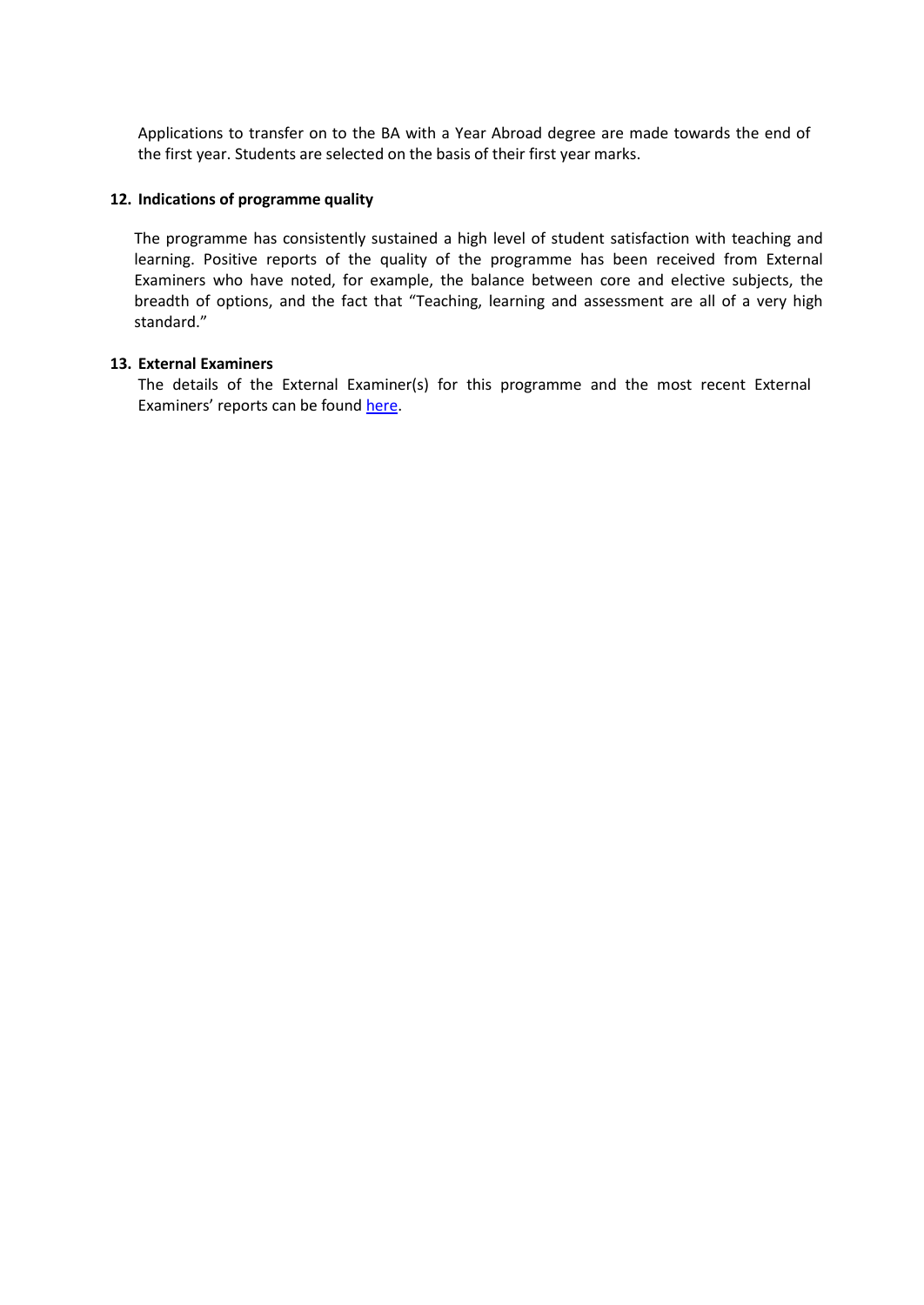#### **Appendix 1: Programme structure**

# **BA MEDIA AND SOCIETY**

## **YEAR ONE**

|                                                             | <b>SEMESTER 1</b>                                                                                                              |                       |                                          |
|-------------------------------------------------------------|--------------------------------------------------------------------------------------------------------------------------------|-----------------------|------------------------------------------|
| <b>Core modules</b><br>MS1001<br>SY1017<br>SY1021<br>MS1009 | Introduction to Media and Communication<br>Cybersociology<br>Power, Privilege and Diversity<br>Introduction to Academic Skills |                       | Credits<br>30<br>15<br>15<br>$\mathbf 0$ |
|                                                             | <b>SEMESTER 2</b>                                                                                                              | <b>Semester total</b> | 60                                       |
| <b>Core modules</b><br>SY1002<br>MS1003<br>MS1010           | Society in Transformation<br>Global Media<br><b>Creative Audiences</b>                                                         | Semester total        | 30<br>15<br>15<br>60                     |
| <b>YEAR TWO</b>                                             |                                                                                                                                |                       |                                          |
|                                                             | <b>SEMESTER 1</b>                                                                                                              |                       |                                          |
| <b>Core modules</b><br>SY2078<br>SY2091                     | Sociological Theory Explored<br>Live Sociology                                                                                 |                       | <b>Credits</b><br>15<br>15               |
| Two 15 credit media modules from:                           |                                                                                                                                |                       |                                          |
| MS2000<br>MS2001<br>MS2006<br>MS2012                        | The Production of News<br><b>Political Communication</b><br><b>Identity and Popular Culture</b><br><b>Global Film Culture</b>  | Semester total        | (15)<br>(15)<br>(15)<br>(15)<br>60       |
|                                                             | <b>SEMESTER 2</b>                                                                                                              |                       |                                          |
| MS2016                                                      | Media and Communication Research in Practice                                                                                   |                       | 30                                       |
| Two 15 credit Sociology Options from:                       |                                                                                                                                |                       |                                          |
| SY2061<br>SY2083<br>SY2089<br>SY2088                        | Japan: Culture, History and Power<br>Sociology of Fashion<br>Work, Employment & Society<br>Victims & Offenders                 |                       | 15<br>15<br>15<br>15                     |
| SY2098                                                      | Sociology through Literature and Film                                                                                          |                       | 15                                       |
| SY2012                                                      | New Youth, Young adulthood and Society                                                                                         |                       | 15                                       |
|                                                             |                                                                                                                                | Semester total        | 60                                       |
| <b>YEAR THREE</b>                                           |                                                                                                                                |                       |                                          |
| <b>Core modules</b>                                         | <b>SEMESTER 1</b>                                                                                                              |                       | Credits                                  |
| MS3003                                                      | <b>Dissertation</b>                                                                                                            |                       |                                          |
| OR<br>SY3042                                                | <b>Research Project</b>                                                                                                        |                       | 30                                       |
| One optional module from the following:                     |                                                                                                                                |                       |                                          |

MS3003 Environmental Communication (15)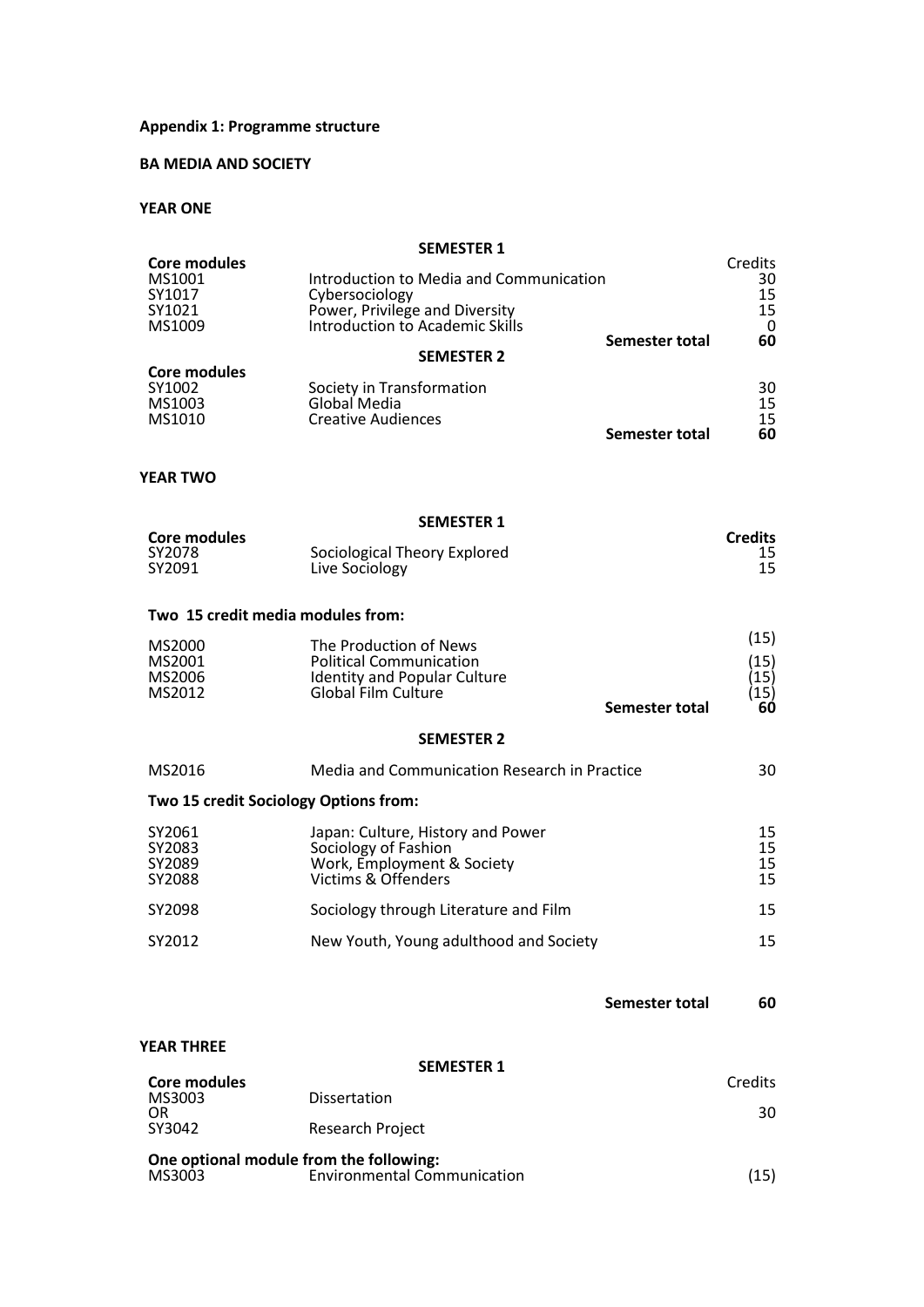| MS3014 | The Media on Film                    | $(15)\ (15)\ (15)\ (15)\ (15)\ (15)\ (15)$ |
|--------|--------------------------------------|--------------------------------------------|
| MS3009 | The Media, Celebrity and Fan Culture |                                            |
| MS3011 | <b>Games and Culture</b>             |                                            |
| MS3013 | Media and the Body                   |                                            |
| MS3024 | <b>Reporting Panics</b>              |                                            |
| MS3004 | <b>Global Cultures</b>               |                                            |

#### **One optional module from the following:**

| SY3099<br>right | Identity Troubles: nationalism, jihadism and the extreme | 15<br>15 |
|-----------------|----------------------------------------------------------|----------|
| SY3090          | Drugs & Society                                          | 60       |
| SY3100          | Social Psychology                                        |          |

**Semester total**

 $\overline{a}$ 

## **SEMESTER 2**

| <b>Core modules</b> |                                             |      |
|---------------------|---------------------------------------------|------|
| MS3030              | Dissertation                                | 30   |
| <b>OR</b>           |                                             |      |
| SY3042              | Research Project                            |      |
|                     |                                             | 15   |
|                     | One optional module from the following      |      |
| MS3000              | Media and Gender                            | (15) |
| MS3005              | <b>Music as Communication</b>               | (15) |
| MS3041              | Media Rights and Responsibilities           | (15) |
| MS3022              | Activism and Protest in the Information Age | (15) |
| MS3025              | Online Journalism: Theory and Practice      | (15) |
| MS3019              | Advertising and Consumer Culture            | (15) |
|                     |                                             |      |

# **One optional module from the following**

| SY3057 | <b>Football and Society</b>           | (15)                                 |
|--------|---------------------------------------|--------------------------------------|
| SY3092 | Social Movements                      | (15)                                 |
| SY3093 | Space, Place and Contemporary Society | (15)<br>(15)<br>(15)<br>(15)<br>(15) |
| SY3094 | Autobiographical Society              |                                      |
| SY3095 | Sociology of Health & Illness         |                                      |
| SY3096 | Growing Up & Growing Older            |                                      |
| SY3097 | International Migration               |                                      |
| SY3098 | Global Sex Trade                      | (15)                                 |

#### **Semester total 60**

#### NOTE:

Students may substitute approved modules from an institution participating the University's Study Abroad programme.

## **Appendix 2: Module specifications**

See module specification database <http://www.le.ac.uk/sas/courses/documentation>

#### **Appendix 3: Skills matrix**

The skills matrix provides a look-up-table for the degree programme to show in which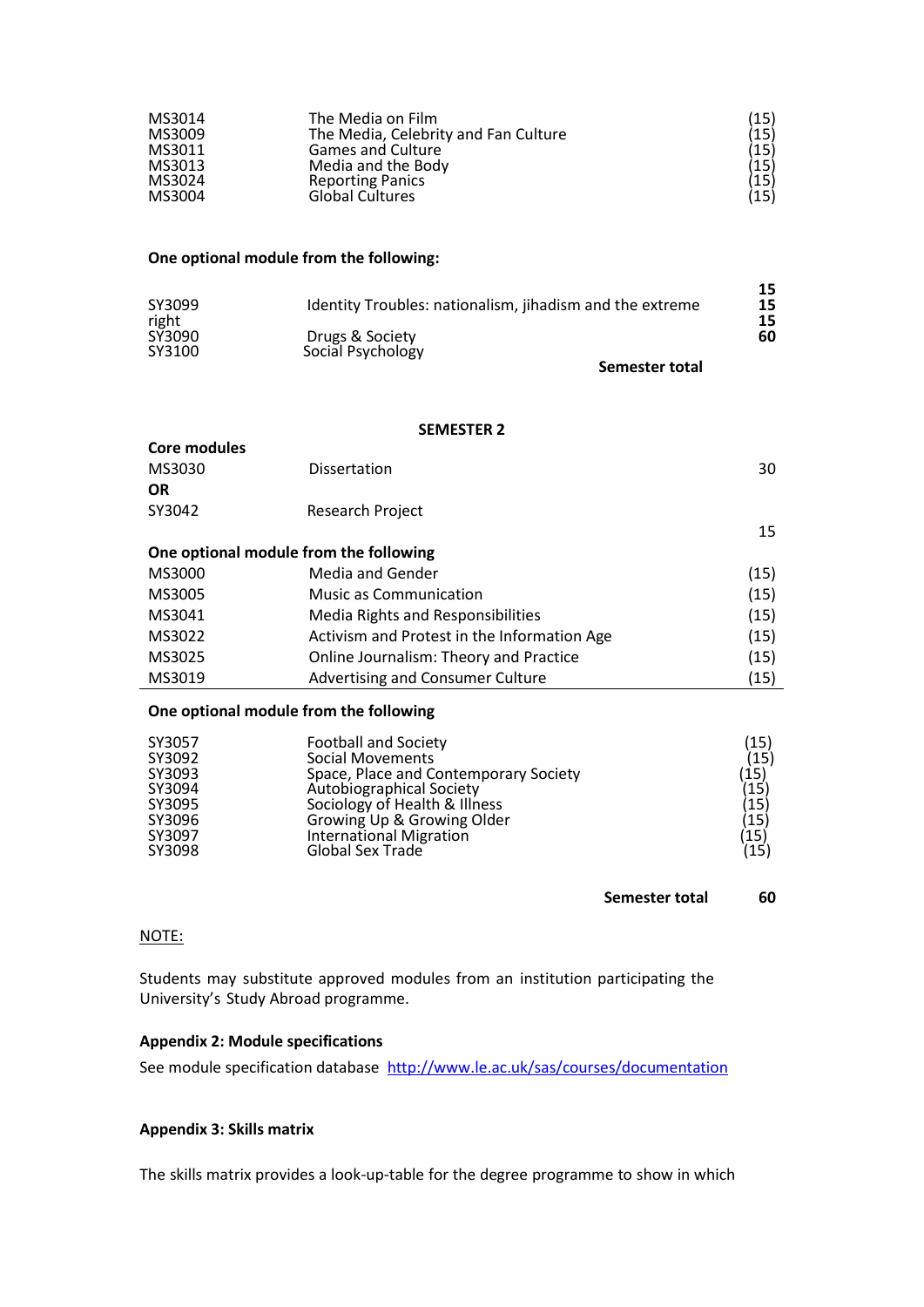modules the different discipline specific competencies and transferable skills are developed. It also helps departments confirm that all potential routes through the degree pathway enable students to develop all the discipline specific competencies and transferable skills identified in the programme specification.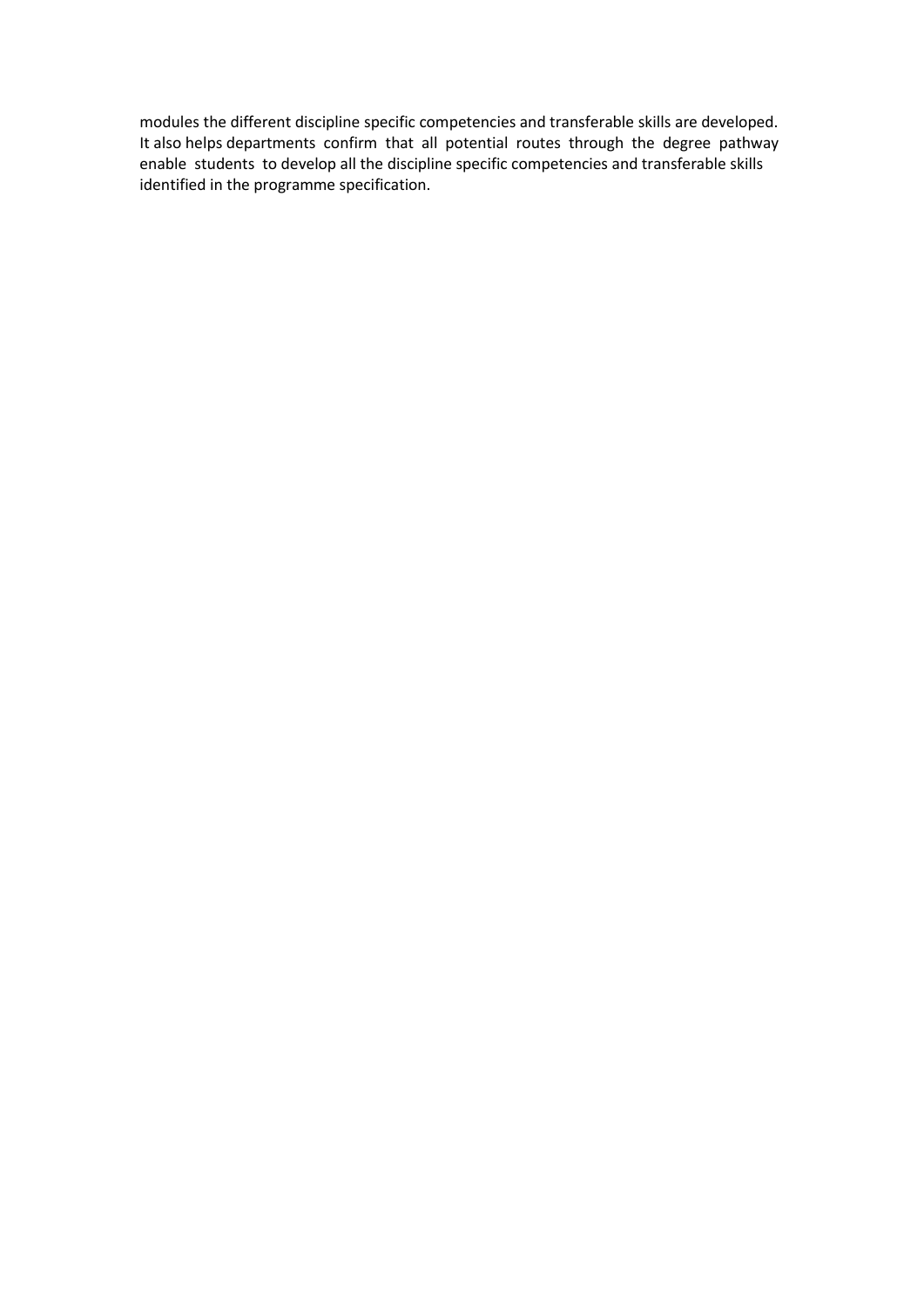| <b>Programme Specification Appendix 3</b><br>Skills Matrix: (PL33) BA Media and Society Post-Curriculum Transformation |                           |                           |              |                           |                         |                                 |                           |                         |                           |               |                                                     |                           |                                 |                                 |                                 |                                            |                                 |                                            |                           |                                 |                           |                           |                           |                           |
|------------------------------------------------------------------------------------------------------------------------|---------------------------|---------------------------|--------------|---------------------------|-------------------------|---------------------------------|---------------------------|-------------------------|---------------------------|---------------|-----------------------------------------------------|---------------------------|---------------------------------|---------------------------------|---------------------------------|--------------------------------------------|---------------------------------|--------------------------------------------|---------------------------|---------------------------------|---------------------------|---------------------------|---------------------------|---------------------------|
| Date amended: 30/05/17                                                                                                 |                           |                           |              |                           |                         |                                 |                           |                         |                           |               |                                                     |                           |                                 |                                 |                                 |                                            |                                 |                                            |                           |                                 |                           |                           |                           |                           |
|                                                                                                                        |                           |                           |              |                           |                         |                                 |                           |                         |                           |               |                                                     |                           |                                 |                                 |                                 |                                            |                                 |                                            |                           |                                 |                           |                           |                           |                           |
|                                                                                                                        |                           |                           |              |                           |                         |                                 |                           |                         |                           |               |                                                     |                           |                                 |                                 |                                 |                                            |                                 |                                            |                           |                                 |                           |                           |                           |                           |
|                                                                                                                        |                           |                           |              |                           |                         |                                 |                           |                         |                           |               |                                                     |                           |                                 |                                 |                                 |                                            |                                 |                                            |                           |                                 |                           |                           |                           |                           |
|                                                                                                                        |                           |                           |              |                           |                         |                                 |                           |                         |                           |               |                                                     |                           |                                 |                                 |                                 |                                            |                                 |                                            |                           |                                 |                           |                           |                           |                           |
|                                                                                                                        |                           |                           |              |                           |                         |                                 |                           |                         |                           |               |                                                     |                           |                                 |                                 |                                 |                                            |                                 |                                            |                           |                                 |                           |                           |                           |                           |
|                                                                                                                        |                           |                           |              |                           |                         |                                 |                           |                         |                           |               |                                                     |                           |                                 |                                 |                                 |                                            |                                 |                                            |                           |                                 |                           |                           |                           |                           |
|                                                                                                                        |                           |                           |              |                           |                         |                                 |                           |                         |                           |               |                                                     |                           |                                 |                                 |                                 |                                            |                                 |                                            |                           |                                 |                           |                           |                           |                           |
|                                                                                                                        |                           |                           |              |                           |                         |                                 |                           |                         |                           |               |                                                     |                           |                                 |                                 |                                 |                                            |                                 |                                            |                           |                                 |                           |                           |                           |                           |
|                                                                                                                        |                           |                           |              |                           |                         |                                 |                           |                         |                           |               |                                                     |                           |                                 |                                 |                                 |                                            |                                 |                                            |                           |                                 |                           |                           |                           |                           |
|                                                                                                                        |                           |                           |              |                           |                         |                                 |                           |                         |                           |               |                                                     |                           |                                 |                                 |                                 |                                            |                                 |                                            |                           |                                 |                           |                           |                           |                           |
|                                                                                                                        |                           |                           |              |                           |                         |                                 |                           |                         |                           |               |                                                     |                           |                                 |                                 |                                 |                                            |                                 |                                            |                           |                                 |                           |                           |                           |                           |
|                                                                                                                        |                           |                           |              |                           |                         |                                 |                           |                         |                           |               |                                                     |                           |                                 |                                 |                                 |                                            |                                 |                                            |                           |                                 |                           |                           |                           |                           |
|                                                                                                                        |                           |                           |              |                           |                         |                                 |                           |                         |                           |               |                                                     |                           |                                 |                                 |                                 |                                            |                                 |                                            |                           |                                 |                           |                           |                           |                           |
|                                                                                                                        |                           |                           |              |                           |                         |                                 |                           |                         |                           |               |                                                     |                           |                                 |                                 |                                 |                                            |                                 |                                            |                           |                                 |                           |                           |                           |                           |
|                                                                                                                        |                           |                           |              |                           |                         |                                 |                           |                         |                           |               |                                                     |                           |                                 |                                 |                                 |                                            |                                 |                                            |                           |                                 |                           |                           |                           |                           |
|                                                                                                                        |                           |                           |              |                           |                         |                                 |                           |                         |                           |               |                                                     |                           |                                 |                                 |                                 |                                            |                                 |                                            |                           |                                 |                           |                           |                           |                           |
|                                                                                                                        |                           |                           |              | MS1010 Creative Audiences |                         |                                 |                           |                         |                           |               | MS2016 Media and Communication Research in Practice |                           |                                 |                                 |                                 |                                            |                                 |                                            |                           |                                 |                           |                           |                           |                           |
|                                                                                                                        | <b>MS1001</b>             | <b>MS1003</b>             | MS1009       |                           | <b>MS2000</b>           | <b>MS2001</b>                   | <b>MS2006</b>             | MS2009                  | <b>MS2012</b>             | <b>MS2013</b> |                                                     | <b>MS3000</b>             | MS3003                          | MS3004                          | <b>MS3005</b>                   | <b>MS3030</b>                              | <b>600SSM</b>                   | <b>MS3011</b>                              | <b>MS3013</b>             | MS3014                          | MS3021                    | <b>MS3022</b>             | MS3024                    | MS3025                    |
|                                                                                                                        |                           |                           |              |                           |                         |                                 |                           |                         |                           |               |                                                     |                           |                                 |                                 |                                 |                                            |                                 |                                            |                           |                                 |                           |                           |                           |                           |
| <b>Programme Learning Outcomes</b><br>(a) Discipline specific knowledge and competencies                               |                           |                           |              |                           |                         |                                 |                           |                         |                           |               |                                                     |                           |                                 |                                 |                                 |                                            |                                 |                                            |                           |                                 |                           |                           |                           |                           |
| (vi) Other discipline specific competencies                                                                            |                           |                           |              |                           |                         |                                 |                           |                         |                           |               |                                                     |                           |                                 |                                 |                                 |                                            |                                 |                                            |                           |                                 |                           |                           |                           |                           |
| Multimedia or video production techniques                                                                              |                           |                           |              |                           |                         |                                 |                           |                         |                           |               |                                                     |                           |                                 |                                 |                                 |                                            |                                 |                                            |                           |                                 |                           |                           |                           |                           |
|                                                                                                                        |                           |                           |              |                           |                         |                                 |                           |                         |                           |               | X                                                   |                           |                                 |                                 |                                 | X                                          |                                 |                                            |                           |                                 |                           |                           |                           |                           |
| Media research methodology<br>Online journalism techniques                                                             |                           |                           |              |                           |                         |                                 |                           |                         |                           |               |                                                     |                           |                                 |                                 |                                 |                                            |                                 |                                            |                           |                                 |                           |                           |                           | $\boldsymbol{\mathsf{x}}$ |
| (b) Transferable skills                                                                                                |                           |                           |              |                           |                         |                                 |                           |                         |                           |               |                                                     |                           |                                 |                                 |                                 |                                            |                                 |                                            |                           |                                 |                           |                           |                           |                           |
| (i) Oral communication                                                                                                 |                           |                           |              |                           |                         |                                 |                           |                         |                           |               |                                                     |                           |                                 |                                 |                                 |                                            |                                 |                                            |                           |                                 |                           |                           |                           |                           |
| Make verbal presentations to a variety of audiences                                                                    |                           |                           |              |                           |                         | $\mathsf{x}$                    |                           | X                       |                           |               |                                                     | $\boldsymbol{\mathsf{x}}$ |                                 |                                 | $\pmb{\mathsf{X}}$              |                                            |                                 |                                            | $\boldsymbol{\mathsf{x}}$ |                                 | $\pmb{\mathsf{x}}$        |                           |                           | X                         |
| Demonstrate ability to choose appropriate format/language                                                              |                           |                           |              |                           |                         | $\overline{\mathbf{x}}$         | $\frac{x}{x}$             | $\overline{\textbf{x}}$ |                           |               |                                                     | $\overline{\mathbf{x}}$   | $\frac{x}{x}$                   |                                 | $\overline{\mathbf{x}}$         |                                            |                                 |                                            | $\overline{\mathbf{x}}$   |                                 | $\overline{\mathbf{x}}$   |                           |                           | $\overline{\mathbf{x}}$   |
| Use appropriate presentation aids                                                                                      |                           |                           |              |                           |                         | $\overline{\mathbf{x}}$         | $\pmb{\mathsf{x}}$        | $\overline{\textbf{X}}$ |                           |               |                                                     | $\pmb{\mathsf{x}}$        | $\overline{\mathbf{x}}$         |                                 | $\pmb{\mathsf{X}}$              |                                            |                                 |                                            | $\overline{\textbf{X}}$   |                                 | $\overline{\mathbf{x}}$   |                           |                           | $\overline{\mathbf{x}}$   |
| (ii) Written communication                                                                                             |                           |                           |              |                           |                         |                                 |                           |                         |                           |               |                                                     |                           |                                 |                                 |                                 |                                            |                                 |                                            |                           |                                 |                           |                           |                           |                           |
| Produce a variety of work in different formats                                                                         | X                         | X                         |              | $\boldsymbol{\mathsf{x}}$ |                         |                                 | $\boldsymbol{\mathsf{x}}$ | $\pmb{\mathsf{X}}$      | $\boldsymbol{\mathsf{x}}$ |               | $\boldsymbol{\mathsf{x}}$                           | $\boldsymbol{\mathsf{x}}$ |                                 |                                 |                                 | X                                          |                                 | $\boldsymbol{\mathsf{x}}$                  |                           | $\boldsymbol{\mathsf{x}}$       | $\mathbf{x}$              | $\pmb{\mathsf{x}}$        | $\boldsymbol{\mathsf{x}}$ | $\pmb{\mathsf{x}}$        |
| Effective communication of ideas and arguments                                                                         | $\boldsymbol{\mathsf{x}}$ | $\overline{\mathbf{x}}$   |              | $\overline{\mathbf{x}}$   | $\frac{x}{x}$           | $\frac{x}{x}$                   | $\overline{\textbf{X}}$   | $\overline{\mathbf{x}}$ | $\overline{\mathbf{x}}$   |               | $\overline{\mathbf{x}}$                             | $\overline{\textbf{x}}$   | $\frac{\mathsf{x}}{\mathsf{x}}$ | $rac{x}{x}$                     | $rac{x}{x}$                     | $\overline{\textbf{x}}$                    |                                 | $\overline{\mathbf{x}}$                    | $\frac{x}{x}$             | $\overline{\mathbf{x}}$         | $\overline{\textbf{X}}$   | $\overline{\textbf{x}}$   | $\overline{\mathbf{x}}$   | $\pmb{\mathsf{x}}$        |
| Critically review own work                                                                                             | $\overline{\textbf{X}}$   | $\overline{\mathbf{X}}$   | $\pmb{\chi}$ | $\overline{\mathbf{x}}$   | $\overline{\mathbf{x}}$ |                                 | $\overline{\mathbf{x}}$   | $\overline{\textbf{x}}$ | $\overline{\textbf{x}}$   |               | $\overline{\mathbf{x}}$                             | $\overline{\textbf{x}}$   | $\overline{\textbf{x}}$         |                                 |                                 | $\overline{\textbf{x}}$                    | $\frac{x}{x}$                   | $\overline{\mathbf{x}}$                    |                           | $\overline{\mathbf{x}}$         | $\overline{\textbf{x}}$   | $\overline{\mathbf{x}}$   | $\overline{\textbf{X}}$   | $\overline{\mathbf{x}}$   |
| (iii) Information technology                                                                                           |                           |                           |              |                           |                         |                                 |                           |                         |                           |               |                                                     |                           |                                 |                                 |                                 |                                            |                                 |                                            |                           |                                 |                           |                           |                           |                           |
| File creation management and storage                                                                                   |                           |                           |              |                           |                         |                                 |                           | X                       | $\boldsymbol{\mathsf{x}}$ |               |                                                     | $\boldsymbol{x}$          |                                 |                                 |                                 |                                            |                                 |                                            |                           |                                 |                           |                           | X                         | X                         |
| Use of electronic sources including internet, email, library cat.                                                      | X                         | X                         |              | $\pmb{\mathsf{x}}$        |                         |                                 | $\pmb{\mathsf{x}}$        | $\overline{\mathbf{x}}$ | $\overline{\mathbf{x}}$   |               | $\frac{x}{x}$                                       | $\overline{\textbf{X}}$   | $\pmb{\chi}$                    |                                 |                                 | $\begin{array}{c} x \\ x \\ x \end{array}$ |                                 | $\begin{array}{c} x \\ x \\ x \end{array}$ | $\frac{x}{x}$             |                                 | $\pmb{\mathsf{X}}$        | $\pmb{\chi}$              | $\overline{\mathbf{x}}$   | $\boldsymbol{\mathsf{x}}$ |
| Word processing inc. formatting and charts, graphs                                                                     | $\pmb{\mathsf{x}}$        | $\overline{\mathbf{x}}$   |              | $\overline{\mathbf{x}}$   | $\frac{x}{x}$           | $\frac{\mathsf{x}}{\mathsf{x}}$ | $\overline{\textbf{x}}$   | $\overline{\textbf{x}}$ | $\overline{\mathbf{x}}$   |               | $\overline{\mathbf{x}}$                             | $\overline{\textbf{X}}$   | $\overline{\textbf{X}}$         | $\frac{\mathbf{x}}{\mathbf{x}}$ | $\frac{\mathbf{x}}{\mathbf{x}}$ |                                            | $\frac{\mathbf{x}}{\mathbf{x}}$ |                                            |                           | $\frac{\mathsf{x}}{\mathsf{x}}$ | $\overline{\mathbf{x}}$   | $\overline{\textbf{x}}$   | $\overline{\textbf{X}}$   | $\overline{\mathbf{x}}$   |
| Use of spreadsheets, charts, and graphs                                                                                |                           |                           |              |                           |                         |                                 |                           |                         |                           |               | $\mathbf{x}$                                        |                           |                                 |                                 |                                 | X                                          |                                 |                                            |                           |                                 |                           |                           |                           |                           |
| (iv) Numeracy                                                                                                          |                           |                           |              |                           |                         |                                 |                           |                         |                           |               |                                                     |                           |                                 |                                 |                                 |                                            |                                 |                                            |                           |                                 |                           |                           |                           |                           |
| Manipulate/present figures to support an idea or argument                                                              | $\mathsf{x}$              | $\boldsymbol{\mathsf{x}}$ |              |                           | X                       |                                 | $x \mid x$                |                         |                           |               | X                                                   |                           | $\mathbf{x}$                    | X                               | X                               | $\boldsymbol{\mathsf{x}}$                  |                                 |                                            |                           |                                 | $\boldsymbol{\mathsf{x}}$ | $\boldsymbol{\mathsf{x}}$ |                           | $\pmb{\mathsf{x}}$        |
| Graphical display of data                                                                                              |                           |                           |              |                           |                         |                                 |                           |                         |                           |               | $\pmb{\mathsf{x}}$                                  |                           |                                 |                                 |                                 | $\overline{\mathbf{x}}$                    |                                 |                                            |                           |                                 |                           |                           |                           |                           |
| Draw appropriate conclusions from numerical/graphical data                                                             | $\pmb{\mathsf{x}}$        | $\mathbf{x}$              |              |                           | $\pmb{\mathsf{X}}$      |                                 | $X$ $X$                   |                         |                           |               | $\pmb{\mathsf{X}}$                                  |                           | $\overline{\mathbf{X}}$         | $\pmb{\chi}$                    | $\pmb{\chi}$                    | $\overline{\mathbf{X}}$                    | $\overline{\mathbf{x}}$         |                                            |                           |                                 |                           | $X \mid X$                |                           | $\pmb{\mathsf{x}}$        |
| Appreciate basic concepts in research                                                                                  | $\overline{\textbf{X}}$   |                           |              | $\pmb{\chi}$              |                         |                                 |                           |                         |                           |               | $\pmb{\mathsf{X}}$                                  |                           |                                 |                                 |                                 | $\boldsymbol{\mathsf{x}}$                  |                                 |                                            |                           |                                 |                           |                           |                           |                           |
| Calculate and use simple statistics e.g. means                                                                         |                           |                           |              |                           |                         |                                 |                           |                         |                           |               |                                                     |                           |                                 |                                 |                                 | $\pmb{\mathsf{X}}$                         |                                 |                                            |                           |                                 |                           |                           |                           |                           |
|                                                                                                                        |                           |                           |              |                           |                         |                                 |                           |                         |                           |               |                                                     |                           |                                 |                                 |                                 |                                            |                                 |                                            |                           |                                 |                           |                           |                           |                           |
|                                                                                                                        |                           |                           |              |                           |                         |                                 |                           |                         |                           |               |                                                     |                           |                                 |                                 |                                 |                                            |                                 |                                            |                           |                                 |                           |                           |                           |                           |
|                                                                                                                        |                           |                           |              |                           |                         |                                 |                           |                         |                           |               |                                                     |                           |                                 |                                 |                                 |                                            |                                 |                                            |                           |                                 |                           |                           |                           |                           |